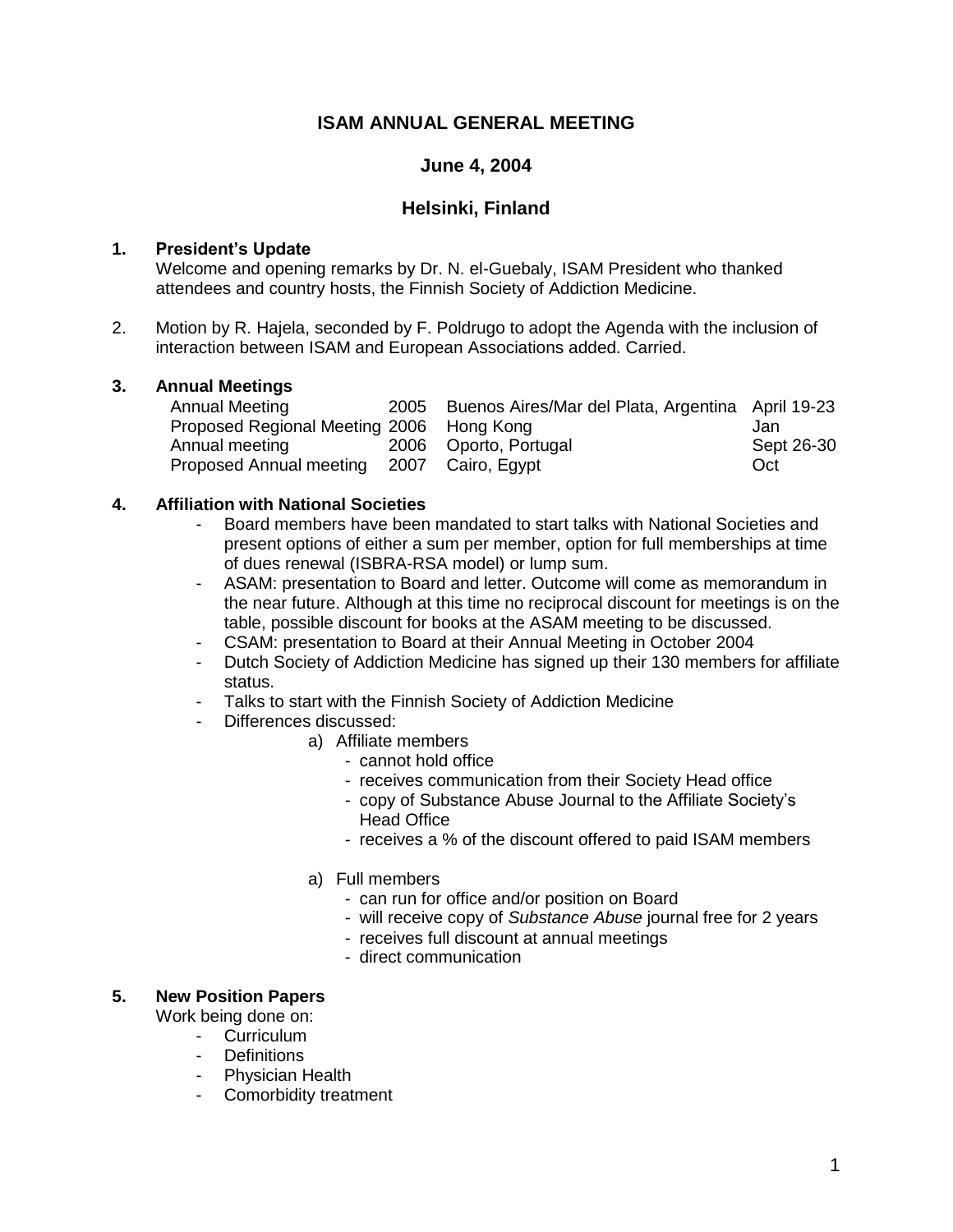- Efforts spearheaded by Dr. David Gastfriend on Patient Placement Criteria
- Scholarly work on Gender Health Issues by Drs. Gabriele Fischer and Henriette Walter presently seeking feedback.
- Dr. John Saunders requesting feedback from membership on problem areas encountered in DSM & ICD for the DSM V and ICD 11, such as the area of abuse not as well defined as dependence, behavioral addictions, etc.
- Comments on any of these issues can be forwarded to the ISAM Head Office [\(nady.el-Guebaly@calgaryhealthregion.ca\)](mailto:nady.el-Guebaly@calgaryhealthregion.ca) and will be rerouted to the appropriate Task Force Chair.

## **6. Task Forces at current meeting**

- a. Education
	- Focus on Certification exam detailed below.
	- Need to determine: Who would be eligible, literature preparation required, value, etc.
	- Focus is to test knowledge and not clinical skills at this time.
- a. Pain & Addiction Chaired by Dr. Raju Hajela
	- Problems with defining Abuse vs Dependence; Addiction, etc.
	- Finding overlap and common ground
	- Traditionally Pain people don't want to treat addiction and vice versa.

A Consensus statement and consensus guidelines draft paper will be drawn up and circulated to members for feedback.

- b. Family & Adolescents Chaired by Dr. Yifrah Kaminer
	- Encouraged to see a whole day track dedicated to problems with addiction in Adolescence – this reflects increased general interest in this area.
	- Mission: update professionals in field on latest information, expand interest in Adolescent/Addiction problems and make resources known and available such as SISA (server & literature)
	- A position paper to be drafted and circulated for feedback

# **7. International Certification**

- An International Editorial Board has been put together
- The selected Editorial Board is presently compiling questions from readily available texts in the field such as DSM IV, ICD 10, ASAM's Principles of Addiction Medicine, etc.
- The Editorial Board will come together in September to review, finalize and select final 250 multiple choice questions for the first exam
- In recognition of the fact that psychometric validation is required and that appropriate, non-country specific exam questions are difficult to write well, a University of Calgary specialist in questions, Dr. Claudio Violato, will review questions, test validity and work with the Editorial Board throughout the project.
- It is planned to administer the first exam at a co-sponsored meeting in Cairo, October 2005.
- The evaluation will help determine areas that may need fine-tuning.
- Suggestions of a Review course at the Annual Meeting or an on-line web review course are being considered.
- No competition is being sought with existing national exams.